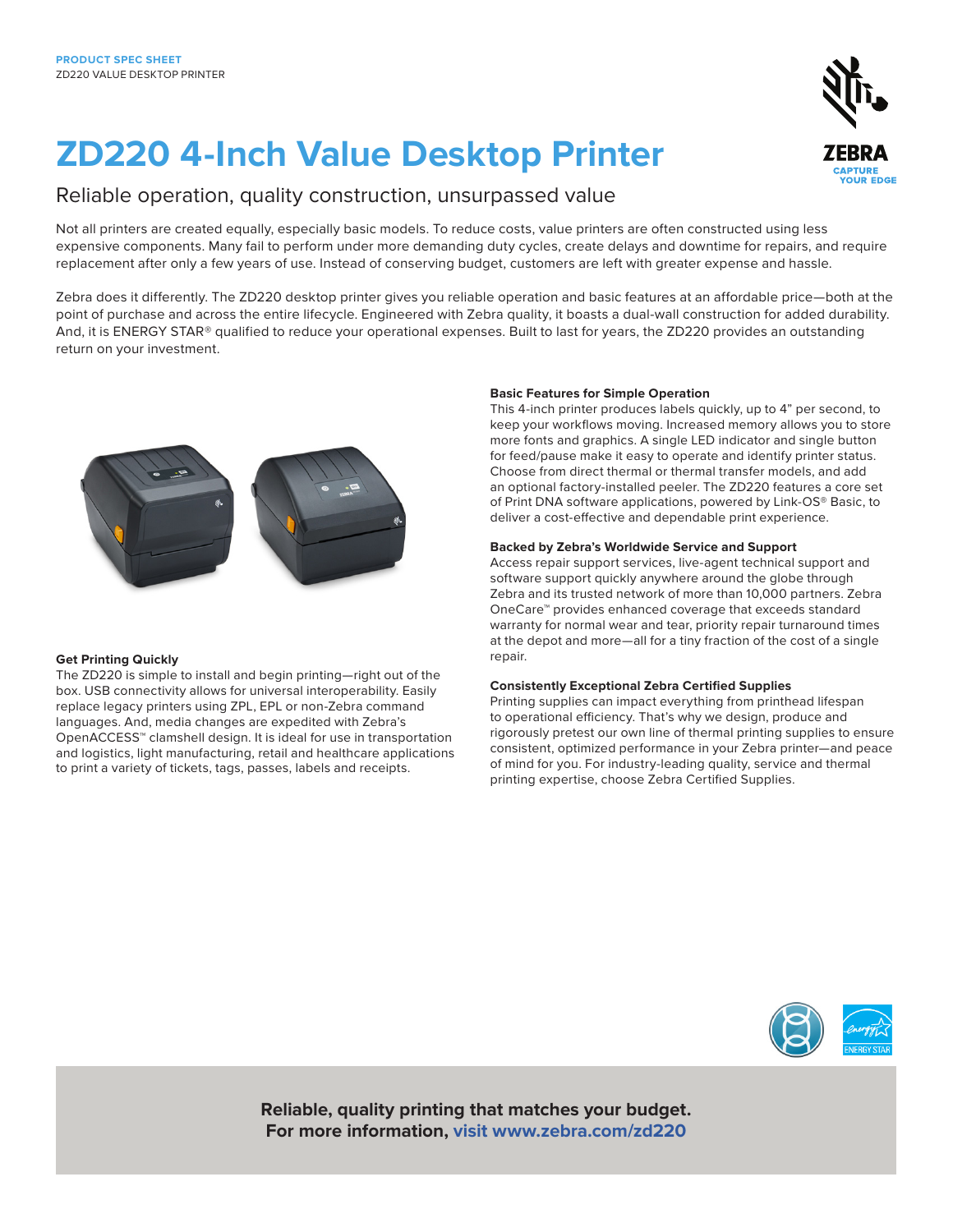## **Specifications**

#### **Standard Features**

- Thermal Transfer or Direct Thermal print method
- ZPL and EPL programming languages
- Single LED status indicator
- Single button for feed/pause • USB connectivity
- 
- OpenACCESS™ for easy media loading
- Dual-wall frame construction
- ENERGY STAR qualified
- ZebraDesigner Essentials easy label design tool free at www.zebra.com/ zebradesigne
- Two-year standard warranty

#### **Physical Characteristics**

| Dimension                     | Thermal Transfer:<br>10.5 in. L x 7.75 in. W x 7.5 in. H<br>267 mm L x 197 mm W x 191 mm H<br>Direct Thermal:<br>8.6 in. L x 6.9 in. W x 5.9 in. H<br>220 mm L x 176 mm W x 151 mm H |
|-------------------------------|--------------------------------------------------------------------------------------------------------------------------------------------------------------------------------------|
| Weight                        | 2.5 lbs./1.1 kg                                                                                                                                                                      |
| <b>Printer Specifications</b> |                                                                                                                                                                                      |
| Resolution*                   | 203 dpi/8 dots per mm                                                                                                                                                                |
| Memory                        | 256 MB Flash; 128 MB SDRAM                                                                                                                                                           |
| Maximum<br><b>Print Width</b> | 4.09 in /104 mm                                                                                                                                                                      |
| Maximum<br><b>Print Speed</b> | 4 in./102 mm per second                                                                                                                                                              |
| <b>Media Sensors</b>          | • Movable black mark sensor, limited range from<br>center to left side<br>• Fixed off-center gap sensor                                                                              |
| <b>Firmware</b>               | ZPL II; EPL 2; XML                                                                                                                                                                   |

#### **Media and Ribbon Characteristics**

| Maximum<br>Label Length           | 39 0 in /991 mm                                                                                                                   |
|-----------------------------------|-----------------------------------------------------------------------------------------------------------------------------------|
| <b>Media Width</b>                | 1.00 in. / 25.4 mm to 4.4 in. / 112 mm                                                                                            |
| Media Roll Size                   | 5.00 in /127 mm outer diameter Core inner<br>diameter: 0.5 in. (12.7 mm) and 1.0 in. (25.4 mm)<br>standard, 1.5 in. (38.1 mm)     |
| <b>Thickness</b>                  | 0.003 in. (0.08 mm) min.; 0.0075 in. (.1905 mm)<br>max. (tear-off mode only)                                                      |
| <b>Media Types</b>                | Roll-fed or fan-fold, die cut or continuous with or<br>without black mark, tag stock, continuous receipt<br>paper, and wristbands |
| Ribbon Outside<br><b>Diameter</b> | 1.34 in./ 34 mm (74 m)                                                                                                            |
| Maximum Ribbon<br>Length          | 244 ft. (74 m)                                                                                                                    |
| <b>Ribbon Ratio</b>               | 1:1 media to ribbon (74 m)                                                                                                        |
| <b>Ribbon Width</b>               | 1.33 in./ 33.8 mm $^{\circ}$ 4.3 in./ 109.2 mm                                                                                    |
| Ribbon Core I.D.                  | 74 Meter ribbon 0.5 in / 12.7 mm                                                                                                  |